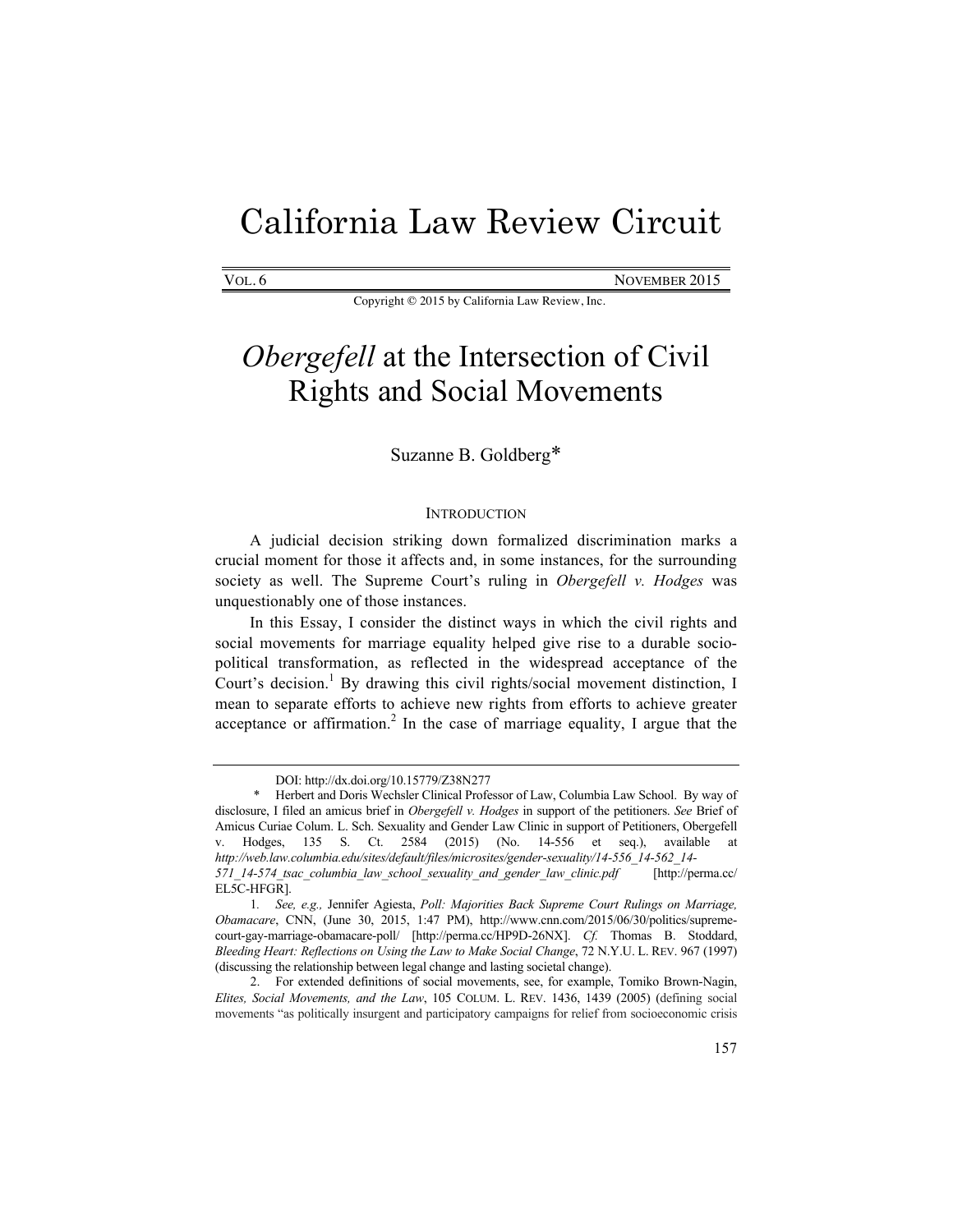two movements—one focused primarily on law reform and the other on social change—had an unusually strong coalescence in their goals and desires. This coalescence enabled social changes to propel legal changes and vice versa.

Of course, the distinction between movements is not a sharp one, either in practice or theory. Many civil rights organizations are well aware of the need to lay social groundwork to make their claims winnable. Put another way, they recognize that success will turn on having the relevant interpretive community—whether judicial or legislative— see their claims as plausible.<sup>3</sup> Generating this sense of plausibility often requires extralegal, social movement-type efforts.<sup>4</sup>

Yet much contemporary literature expresses concern and some skepticism when rights-oriented strategists help drive social movement advocacy. Concerns arise especially about the privileging of law, with the view that a rights-focused frame is inadequate to achieve lasting change in people's day-today lives.<sup>5</sup> To draw from Lani Guinier and Gerald Torres's recent work, "alternative authoritative interpretive communities"—not just judges and legislators—are needed to produce substantive justice.<sup>6</sup>

The civil rights and social movements that propelled marriage equality and resulted in *Obergefell* arguably had a different, more productive type of interdependence that warrants further consideration in the literature. There

or the redistribution of social, political, and economic capital" (citation omitted but worth reading)); Lani Guinier & Gerald Torres, *Changing the Wind: Notes Toward a Demosprudence of Law and Social Movements*, 123 YALE L.J. 2740, 2744 n.6 (2015) (defining social movements in the context of "contentious politics," which include a focus on "mobiliz[ing] popular will . . . , build[ing] on networks of social solidarity, and [] find[ing] sites for narrative resistance in which to transpose/transport grievances into causes that resonate with the larger culture's narratives of justice" (citing SIDNEY TARROW, POWER IN MOVEMENT: SOCIAL MOVEMENTS AND CONTENTIOUS POLITICS 1–9 (2d ed. 1998))).

<sup>3.</sup> On ideas of interpretive communities, see generally RONALD DWORKIN, LAW'S EMPIRE (1988); STANLEY FISH, IS THERE A TEXT IN THIS CLASS? THE AUTHORITY OF INTERPRETIVE COMMUNITIES (1980).

<sup>4</sup>*. See* MARC SOLOMON, WINNING MARRIAGE: THE INSIDE STORY OF HOW SAME-SEX COUPLES TOOK ON THE POLITICIANS AND PUNDITS AND WON (2014) (detailing state-by-state advocacy efforts); Suzanne B. Goldberg, *Multidimensional Advocacy As Applied: Marriage Equality And Reproductive Rights*, 29 COLUM. J. GENDER & LAW 1 (2015) (discussing the relationship between extralegal advocacy and litigation to secure marriage equality).

<sup>5.</sup> For extended discussion of these issues in the legal literature, see generally DEAN SPADE, NORMAL LIFE: ADMINISTRATIVE VIOLENCE, CRITICAL TRANS POLITICS, AND THE LIMITS OF LAW (2011); Tomiko Brown-Nagin, *supra* note 2; William Eskridge, *Channeling: Identity-Based Social Movements and Public Law*, 150 U. PA. L. REV. 419 (2001); Orly Lobel, *The Paradox Of Extralegal Activism: Critical Legal Consciousness and Transformative Politics*, 120 HARV. L. REV. 920 (2007); Reva Siegel, *Text in Contest: Gender and the Constitution From a Social Movement Perspective*, 150 U. PA. L. REV. 297 (2001); *see also* MICHAEL J. KLARMAN, FROM THE CLOSET TO THE ALTAR: COURTS, BACKLASH AND THE STRUGGLE FOR SAME-SEX MARRIAGE (2012). For historical perspective, see, for example, Kenneth W. Mack, *Rethinking Civil Rights Lawyering and Politics in the Era Before* Brown, 115 YALE L.J. 256 (2005).

<sup>6.</sup> Guinier & Torres, *supra* note 2.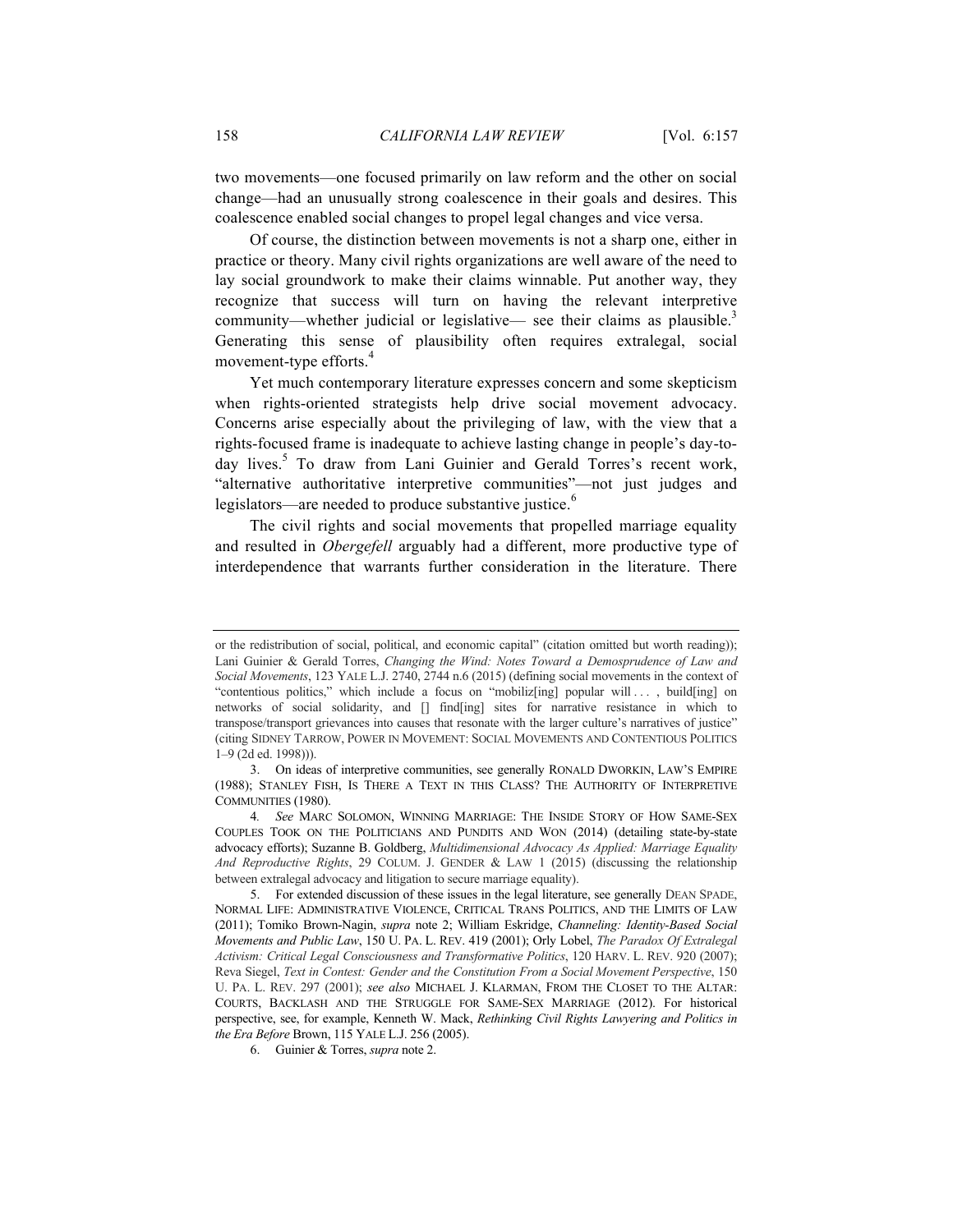were tensions between the two, certainly, but also a mutuality, with each advancing the other.

For example, civil rights advocacy arguably made marriage imaginable for individuals who, for many decades, had been living in relationships largely outside of the law. When marriage moved from an evanescent pipedream (or, for others, a depressing embodiment of patriarchal authority<sup>7</sup>) to something realizable after a partial legal victory in Hawaii, individuals began to come together into a social movement that more strongly desired marriage and set it as a goal.

Notably, this social-movement interest in marriage did not turn only, or even primarily, on the rights associated with marriage. Instead, individuals and communities expressed a passionate desire for the social recognition and acceptance often associated with marriage. $8$  Their passion also prompted a sometimes vigorous disdain for civil unions and domestic partnerships that provided marriage-like benefits by another name.<sup>9</sup>

This dedication to visibility, safety and other forms of substantive justice beyond legally-authorized rights and benefits helped lay the groundwork with the supplemental interpretive community (the general public) that made law reform possible in the direct interpretive community (courts and legislatures). And the social movement's continuing desire for safety and visibility has given the LGBT civil rights movement its next set of directives to focus on antidiscrimination and antiviolence laws and resources.

Each, in other words, has propelled the other toward a broader vision of legal and social transformation than either a civil rights effort or a social movement could have conceived or realized on its own.

#### I.

## THE SLOW COALESCENCE OF SOCIAL MOVEMENT DESIRE

Marriage was not always high on the list for the lesbian, gay, bisexual, and transgender communities as either a social-movement desire or a civil rights goal. In early, post-Stonewall days, the social organizing of LGBT people generally focused on liberation from the state, which many experienced as thoroughly oppressive in its formal rules and informally sanctioned

<sup>7</sup>*. See, e.g.*, Paula Ettelbrick, *Since When is Marriage a Path to Liberation?*, OUT/LOOK, Fall 1989, *reprinted in* WILLIAM B. RUBENSTEIN, CARLOS A. BALL & JANE S. SCHACTER, CASES AND MATERIALS ON SEXUAL ORIENTATION AND THE LAW 683 (3d ed. 2008).

<sup>8</sup>*. See, e.g.,* JONATHAN RAUCH, GAY MARRIAGE: WHY IT IS GOOD FOR GAYS, GOOD FOR STRAIGHTS, AND GOOD FOR AMERICA (2004); ANDREW SULLIVAN, SAME-SEX MARRIAGE: PRO AND CON (2004).

<sup>9</sup>*. See Marriage vs. Civil Union or Domestic Partnership*, FREEDOM TO MARRY, http://www.freedomtomarry.org/pages/marriage-versus-civil-unions-domestic-partnerships-etc [http://perma.cc/KC6E-ZQXC]. ("Civil union and domestic partnerships are a second-class status, and when people take on all the commitments and responsibilities of marriage they should not be treated like second-class citizens.").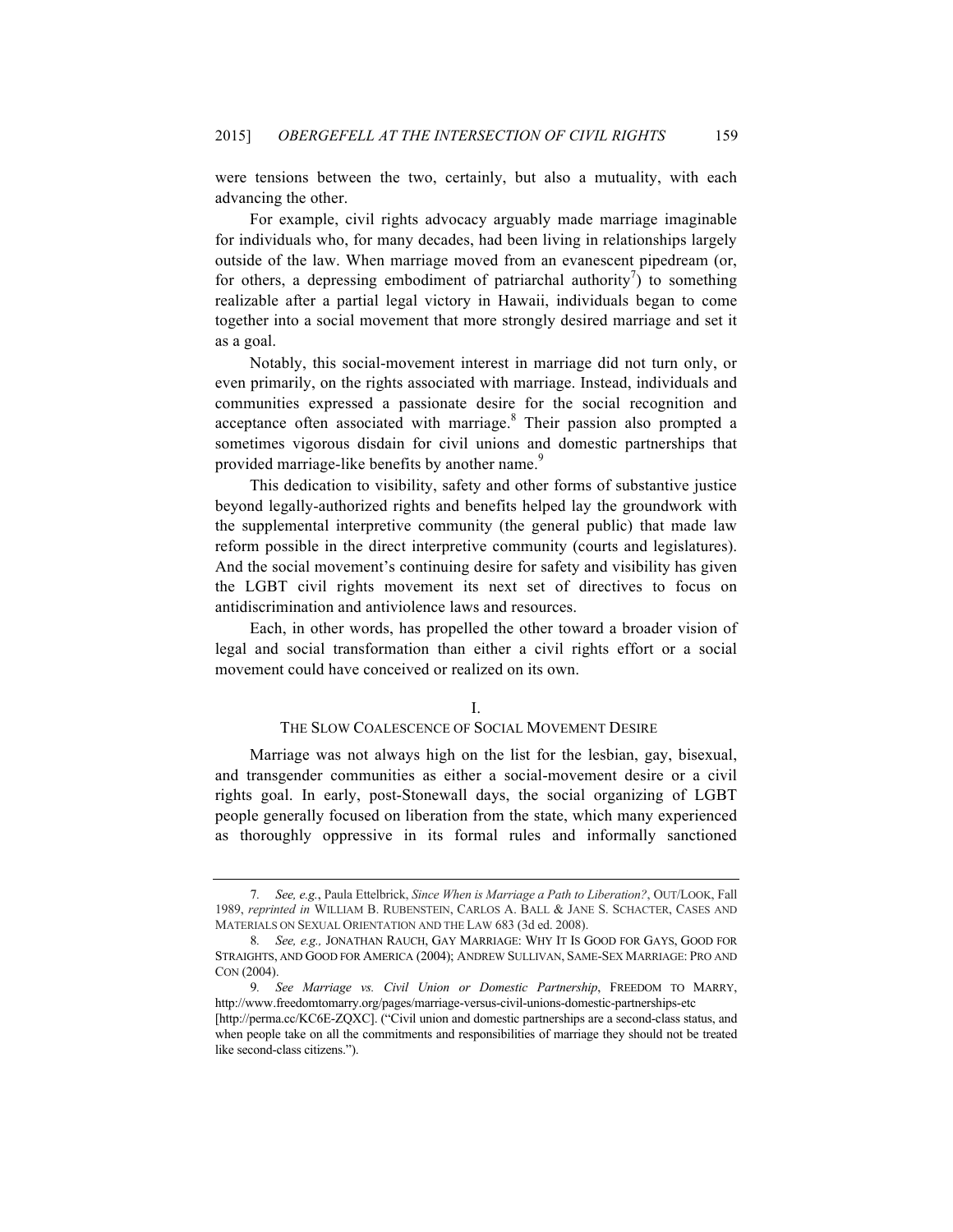brutality.<sup>10</sup> Not surprisingly, marriage, a mechanism for inviting the state's engagement with an intimate relationship, was not even a fantasy for most, let alone an articulable desire or a legible goal.

Indeed, the early marriage lawsuits of the 1970s could be understood as less about a desire for relationship recognition itself than about highlighting pervasive antigay discrimination as a means of improving gay people's lives.<sup>11</sup> And courts' quick rejection of those claims reflected an incapacity to imagine that marriage was something gay couples actually wanted, much less something that could be granted to them by the state.<sup>12</sup>

Likewise, the expressed goals of emerging gay organizations, such as the Gay Activist Alliance, were focused broadly on "secur[ing] basic human rights, dignity and freedom for all gay people."<sup>13</sup> While marriage certainly fell within this vision, so too did nearly all other goals gay people might have had at that time. $14$ 

Lesbian feminists similarly expressed a core interest in dignity, with visibility and safe spaces for community-building as lead priorities.<sup>15</sup> Marriage, seen as a legal structure long associated with the oppression of women, was not desired by many.<sup>16</sup> If anything, freedom from marriage was one of the appealing aspects of finding one's relationships disregarded by the law, though

<sup>10</sup>*. See* Eskridge, *supra* note 5, at 457 (detailing how the Stonewall riots in 1969 "transformed a homophile movement of several hundred earnest homosexuals into a gay liberation movement populated by tens of thousands of lesbians, gay men, and bisexuals who formed hundreds of new organizations demanding radical changes in the way gay people are treated by the state"); Patricia A. Cain, *Litigating for Lesbian and Gay Rights: A Legal History*, 79 VA. L. REV. 1551, 1583 (1993) ("Overall, the defining characteristics of the gay movement in the immediate post-Stonewall years were its increasing visibility and the vitality of its more radical demands for the freedom to be different.").

<sup>11.</sup> *See, e.g.,* Michael Boucai, *Glorious Precedents: When Gay Marriage Was Radical*, 27 YALE J.L. & HUMAN. 1, 4 (2015) ("[M]arriage litigation in the wake of Stonewall had much more to do with gay liberation generally than with gay marriage specifically[.]"). Early marriage cases include, for example, Jones v. Hallahan, 501 S.W.2d 588 (Ky. 1973) (affirming lower court's rejection of the same-sex couple's marriage claim); Baker v. Nelson, 191 N.W.2d 185 (Minn. 1971), *appeal dismissed*, 409 U.S. 810 (1972) (same); Singer v. Hara, 522 P.2d 1187 (Wash. Ct. App. 1974) (same).

Some later marriage litigation also seemed prompted more by an interest in challenging discrimination than by a specific desire for the plaintiff couple to be allowed to marry. *See, e.g.*, E-mail from Rex Wockner to author (Aug. 31, 2015, 3:48 EST) (on file with author) (describing strategy in Wockner v. Cook Cnty. Clerk, Charge No. 1989CP0140 (Ill. Human Rights Comm'n Jan. 3, 1990)).

<sup>12</sup>*. See, e.g.*, Baker v. State, 744 A.2d 864 (Vt. 1999).

<sup>13.</sup> John D. Stinson, Gay Activist Alliance Records, 1970–1983, at 4 (1995) (unpublished manuscript) (on file with the N.Y. Pub. Library Archives), http://archives.nypl.org/uploads/collection/ pdf\_finding\_aid/gaa.pdf [http://perma.cc/9EW8-339E].

<sup>14</sup>*. See id.* at 4–5 (describing the Alliance's goals).

<sup>15</sup>*. See generally* LILLIAN FADERMAN, ODD GIRLS AND TWILIGHT LOVERS: A HISTORY OF LESBIAN LIFE IN TWENTIETH CENTURY AMERICA (1991).

<sup>16</sup>*. See, e.g.,* Ettelbrick, *supra* note 7, at 14.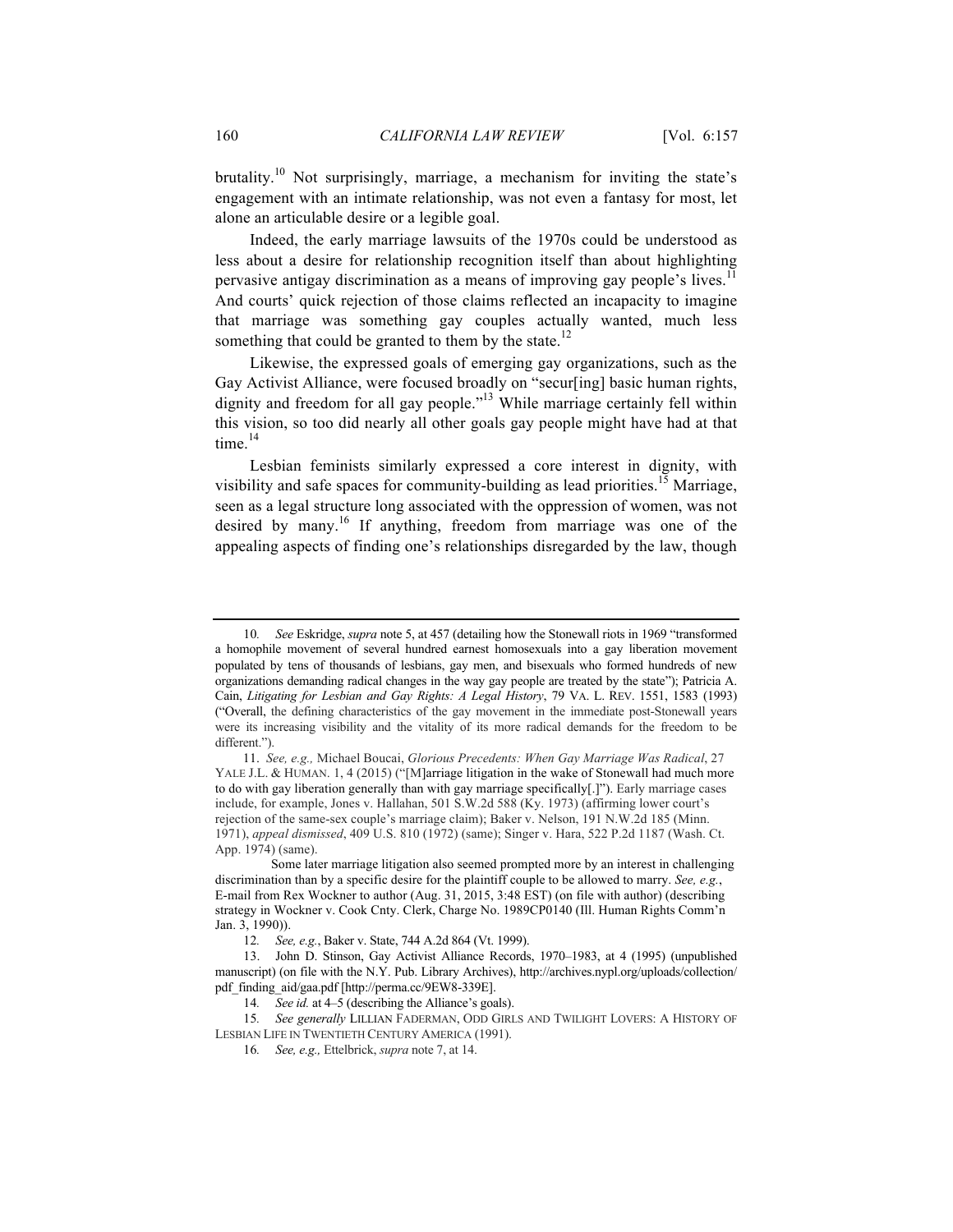crises inevitably arose that prompted desires for some form of relationship recognition, even if not through marriage. $17$ 

Activism associated with the AIDS epidemic in the 1980s onward also did not express a strong desire for marriage.<sup>18</sup> Instead, the lead desire was for visibility and, with that, expanded research and treatment options. It was not that relationship recognition was unimportant or undesired; to the contrary, community members knew well the stories of men whose longstanding relationships were disregarded, sometimes brutally, by biological family members of men who were sick or dying.

Family recognition emerged as a more definitively articulated desire later in the 1980s as the LGBT movement broadened its focus from visibility and recognition to formal demands for rights and safety. The first March on Washington, held in 1979, sought antidiscrimination protections and a repeal of antigay laws but none of its five lead demands was concerned with marriage.<sup>19</sup> By the time of the second march, in 1987, relationship recognition made it to the forefront.<sup>20</sup> Still, marriage did not make the list as a specific goal nor presumably (though there is no data on this point) as a widespread desire. Even for the third march, in 1993, the formal demand was not marriage but rather a "definition of family [that] include[d] the full diversity of all family structures."<sup>21</sup>

By this time, though, marriage had come more directly into focus as a potential movement goal through an active debate within the LGBT community, often along gender lines. Traveling the country to community forums, Tom Stoddard and Paula Ettelbrick captured the conflicting positions in dueling essays published in 1989: *Why Gay People Should Seek the Right to Marry* and *Since When is Marriage a Path to Liberation?*<sup>22</sup>

<sup>17</sup>*. Id.*

<sup>18.</sup> For a general history of political activism in the early years of the AIDS epidemic, see RANDY SHILTS, AND THE BAND PLAYED ON (1987).

<sup>19</sup>*. National March on Washington for Lesbian & Gay Rights*, HOUSTON LGBT HISTORY, http://www.houstonlgbthistory.org/banner1979d.html [http://perma.cc/GLC5-7B39] (last visited Oct. 18, 2015).

<sup>20</sup>*. See* OUR DEMANDS: MARCH ON WASHINGTON FOR LESBIAN AND GAY RIGHTS (Oct. 11, 1987), http://www.onearchives.org/wp-content/uploads/2015/02/Our-Demands-March-on-Washington-for-Lesbian-and-Gay-Rights-Oct-11-1987.pdf [http://perma.cc/8AG7-RWKL]. For an argument about marriage's centrality to broader family-recognition advocacy, see Douglas NeJaime, Before Marriage: The Unexplored History of Nonmarital Recognition and its Relationship to Marriage, 102 CAL. L. REV. 87 (2014).

<sup>21</sup>*. Platform of the 1993 March on Washington for Lesbian, Gay, and Bi Equal Rights and Liberation*, QUEER RES. DIRECTORY, http://www.qrd.org/qrd/events/mow/mow-full.platform [http://perma.cc/AG4Z-K6Q4] (last visited Oct. 18, 2015).

<sup>22.</sup> Thomas Stoddard, *Why Gay People Should Seek the Right to Marry*, OUT/LOOK, Fall 1989, at 9, *reprinted in* RUBENSTEIN ET AL., *supra* note 7, at 678; Ettelbrick, *supra* note 7. As their titles suggest, these essays offered competing views of the costs and benefits of prioritizing marriage in the effort to secure lesbian and gay rights. For more on these essays and their role in the debate about marriage equality as an advocacy priority, see Suzanne B. Goldberg, *Why Marriage?*, *in* MARRIAGE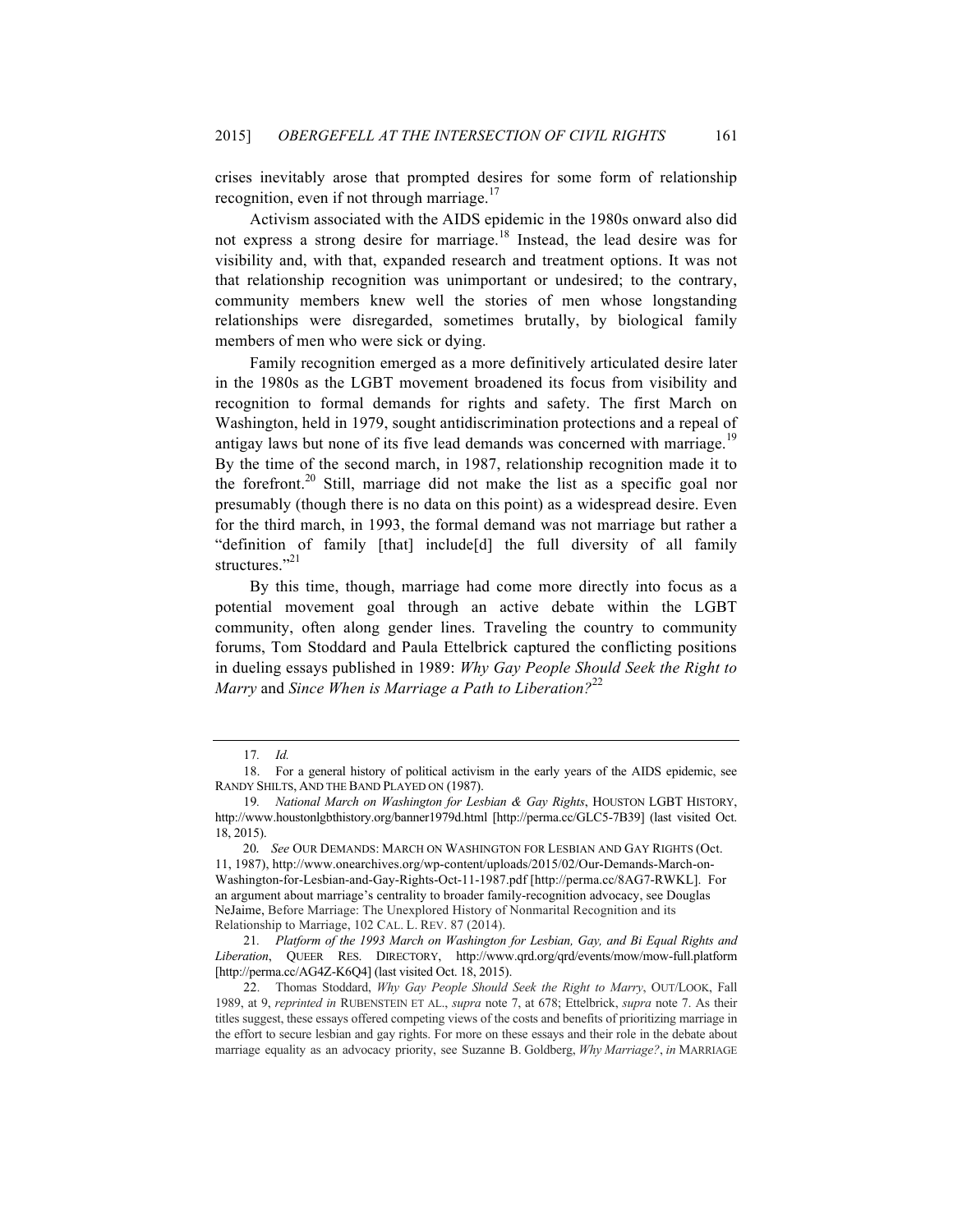## LAW AS A LEVER FOR SOCIAL MOVEMENT ENGAGEMENT

Interestingly, it was a legal decision that spurred the social movement desire for marriage. When the Hawaii Supreme Court ruled that denying marriage to same-sex couples was a form of sex discrimination in violation of the State's Equal Rights Amendment, $^{23}$  marriage came into focus as something more than theoretical. Although again, there is no data set showing how lesbians and gay men felt about marriage either before or immediately after that ruling, seeing marriage within reach surely made it more desirable.

Ironically, the passage of the Defense of Marriage Act (DOMA) in  $1996<sup>24</sup>$ might have contributed to gay people's desire for marriage as well. Though Congress enacted DOMA well before any state allowed same-sex couples to marry, the positioning of marriage as a threat to the nation<sup>25</sup> reinforced that marriage was within the realm of possibility.

So, too, did several new cases brought by couples seeking the right to marry. A marriage lawsuit filed in Vermont in 1997 resulted in civil unions three years later, the first-ever state-sanctioned relationship recognition for same-sex couples.<sup>26</sup> This, in turn, led many gay and lesbian couples to ponder the option of a Vermont civil union of their own<sup>27</sup> and to consider, even more sharply, their desire for—and entitlement to—marriage. The Massachusetts Supreme Judicial Court's 2003 ruling, which mandated marriage equality in the State,<sup>28</sup> made marriage seem even more attainable for those living elsewhere.

Still, it is important not to overstate the link between these developments and the dramatic increase in the social movement desire for marriage that came later.<sup>29</sup> What had happened in Massachusetts did not seem transferrable to other

27. I remember traveling to Vermont for a civil union shortly after they were authorized and being surprised by how deeply I was moved when the officiant announced that, by the power vested in her by the State of Vermont, my two friends were now in a legally recognized civil union.

28. Goodridge v. Dep't of Public Health, 798 N.E.2d 941 (Mass. 2003).

29. In my own work representing John Lawrence and Tyrone Garner in their challenge to Texas's "homosexual conduct" law, which began in 1998, marriage was a distant backdrop presence, at best. Though the Supreme Court would ultimately rely on its 2003 decision in *Lawrence v. Texas*, 539 U.S. 558 (2003), as a significant precedent to support *Obergefell*'s conclusion that states must allow same-sex couples to marry, few in 2003 would have predicted that marriage equality would become the law of the land a dozen years later.

AT THE CROSSROADS: LAW, POLICY, AND THE BRAVE NEW WORLD OF TWENTY-FIRST-CENTURY FAMILIES 227–28 (Marsha Garrison & Elizabeth S. Scott eds., 2012).

<sup>23.</sup> Baehr v. Lewin, 852 P.2d 44 (Haw. 1993).

<sup>24.</sup> 28 U.S.C. § 1738C (1996).

<sup>25</sup>*. See* United States v. Windsor, 133 S. Ct. 2675, 2693 (2013) (quoting the House of Representatives report's conclusion that "it is both appropriate and necessary for Congress to do what it can to defend the institution of traditional heterosexual marriage. . . . H.R. 3396 is appropriately entitled the 'Defense of Marriage Act.' The effort to redefine 'marriage' to extend to homosexual couples is a truly radical proposal that would fundamentally alter the institution of marriage" (internal citations omitted)).

<sup>26.</sup> Baker v. State, 744 A.2d 864 (Vt. 1999).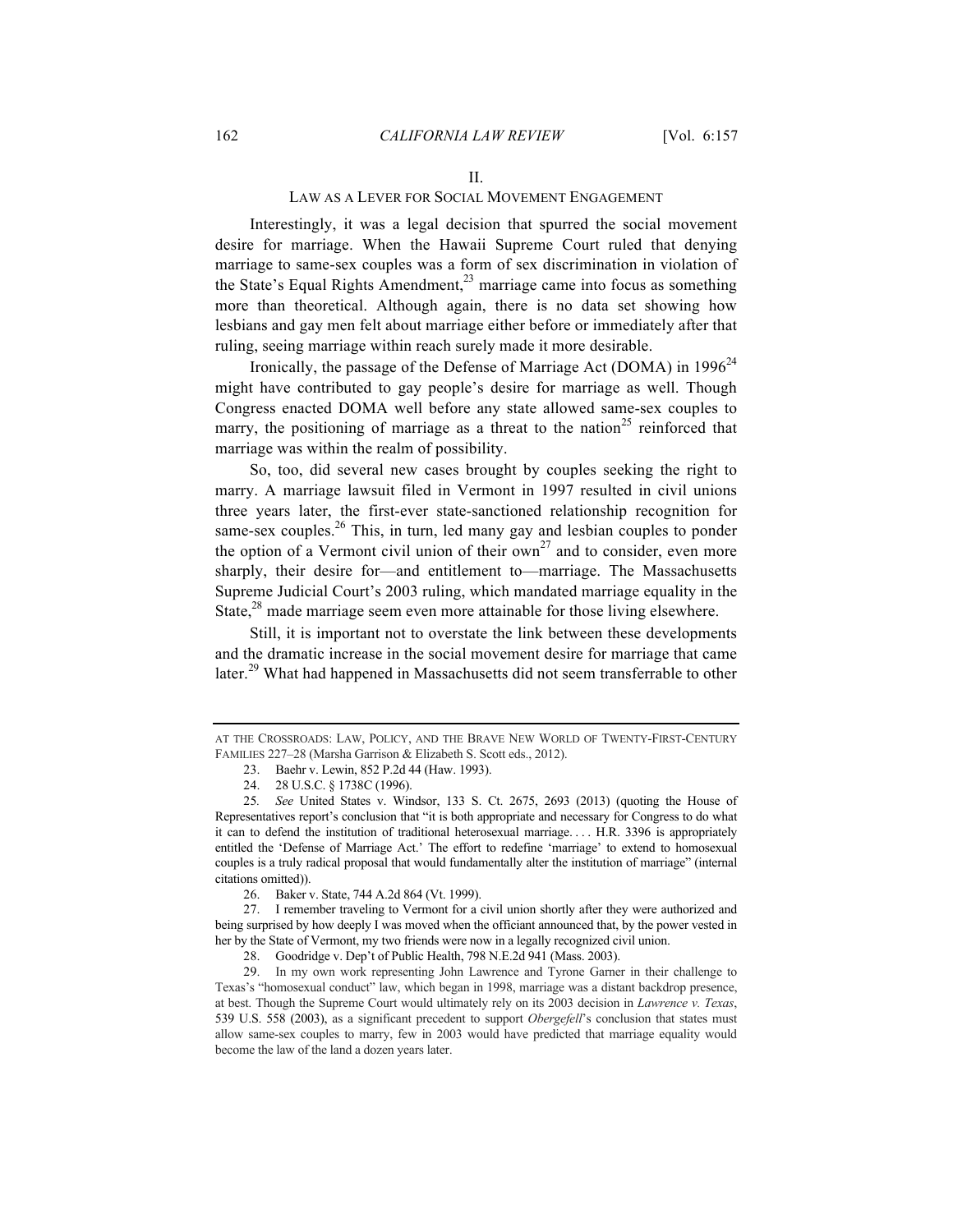states—a skepticism borne out by numerous legislative and litigation defeats in the years that followed. $30$ 

## SOCIAL MOVEMENT DESIRE AS A PROMPT FOR LEGAL ACTION

As losses piled up in court, the social movement might have given up on lawyers and turned to other issues. But instead, writers proclaimed their desire for marriage in popular publications $31$  and marriage-centered grassroots organizations began sweeping the nation.<sup>32</sup>

Social movement activism and conversation in turn helped shape a landscape that would be more fertile for litigation. Organizations like OneIowa, for example, began their work intensely in the mid-2000s, with a mission of educating the State about the importance of marriage for lesbian and gay couples.<sup>33</sup> Freedom to Marry, the nation's leading organization focused on public education and advocacy, had a more law-oriented focus from the start, with the goal of Supreme Court victory, but it conceived its role as focused on "the hard work of changing hearts and minds."<sup>34</sup> Its work not only facilitated litigation and legislative victories but also energized growing numbers of lesbian and gay couples to want marriage equality for themselves and to support, encourage, and demand more civil rights-oriented advocacy on their  $behalf<sup>35</sup>$ 

34*. About Freedom to Marry*, FREEDOM TO MARRY, http://www.freedomtomarry.org/pages/ about-us [http://perma.cc/7BD9-G4DQ] (last visited Oct. 18, 2015).

<sup>30.</sup> MARC SOLOMON, WINNING MARRIAGE: THE INSIDE STORY OF HOW SAME-SEX COUPLES TOOK ON THE POLITICIANS AND PUNDITS AND WON (2014). Solomon's book provides an excellent exploration of the interaction between the civil rights and social movements for marriage.

<sup>31.</sup> For illustrative, general-audience-oriented books, see RAUCH, *supra* note 8; EVAN WOLFSON, WHY MARRIAGE MATTERS: AMERICA, EQUALITY, AND GAY PEOPLE'S RIGHT TO MARRY (2005); SULLIVAN,*supra* note 8**.**

<sup>32</sup>*. About Us*, MARRIAGE EQUALITY USA, http://www.marriageequality.org/about [http://perma.cc/CUE7-DXM6] (last visited Oct. 18, 2015). Marriage Equality USA, founded in 1996, identified itself as having "the largest volunteer-driven, grassroots organization of its kind engaged in education, training, organizing, action, and coalition building to win equal marriage rights and protections for LGBTQ couples and their families." *Id.* State-based marriage equality chapters as well as other non-law-focused movement organizations provided many opportunities for LGBT and allied individuals to get involved in raising awareness, educating their communities about the transformation they sought.

<sup>33</sup>*. History*, ONEIOWA, http://oneiowa.org/about/history [http://perma.cc/JDJ2-3A98] (last visited Oct. 18, 2015). Later in 2005, the year that One Iowa was founded, advocates filed the lawsuit that ultimately led to marriage equality in the State. Varnum v. Brien, 763 N.W.2d 862 (Iowa 2009).

<sup>35.</sup> Some local elected officials were so moved by couples' interest in marriage that, in the mid-2000s, they sought to grant marriage licenses to same-sex couples even though they lacked authority to do so. *See* SUZANNE B. GOLDBERG, AND JUSTICE FOR ALL? LITIGATION, POLITICS, AND THE STATE OF MARRIAGE EQUALITY TODAY (2006) (describing marriages granted in San Francisco, Ithaca, New York City, and elsewhere), https://www.acslaw.org/sites/default/files/Goldberg\_- Justice for All - Marriage Equality.pdf [http://perma.cc/Y3NB-RHAL].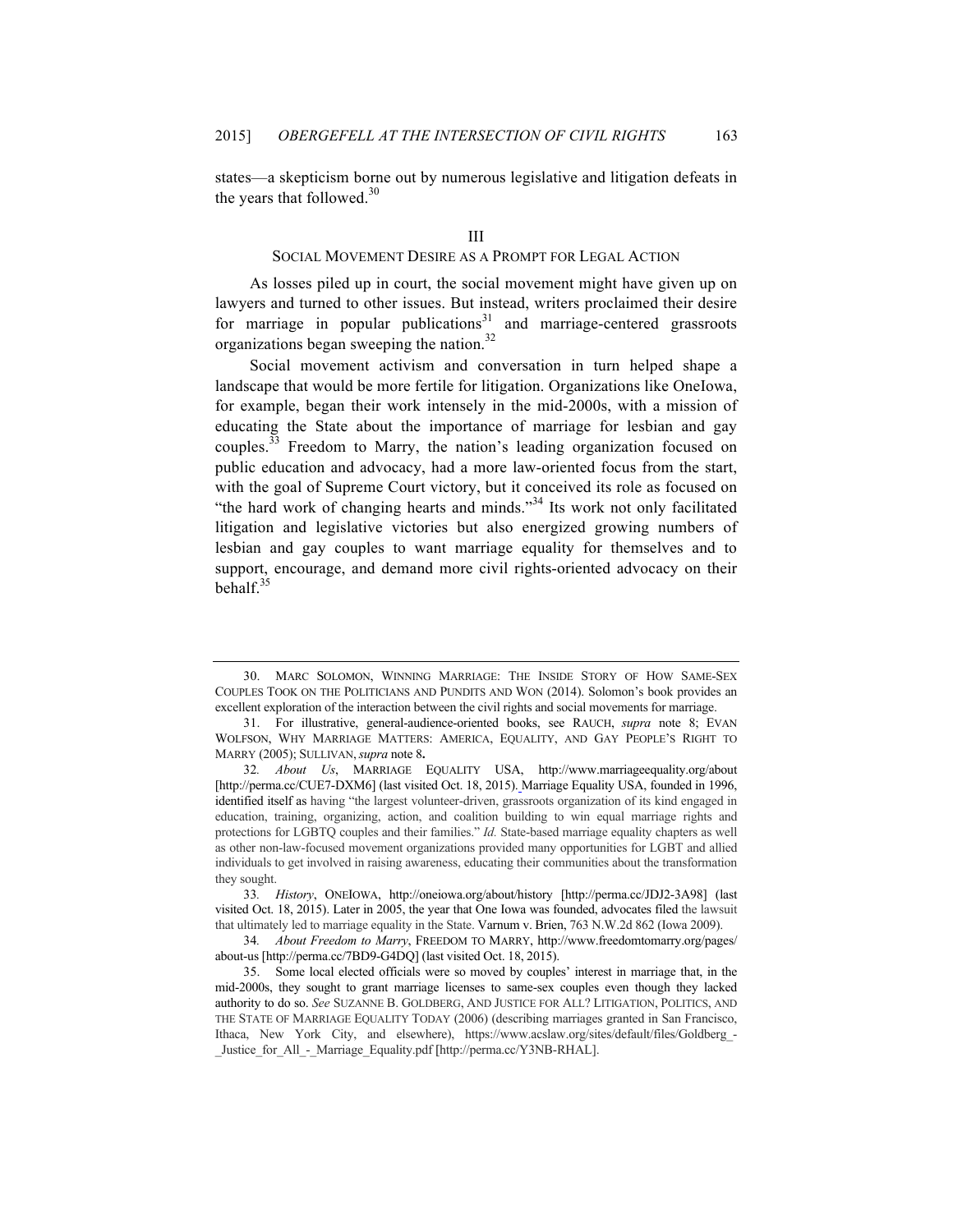#### IV.

## CIVIL RIGHTS AND SOCIAL MOVEMENT SYNERGY

The tag-team relationship between the marriage-focused civil rights and social movements amplified dramatically in the couple of years preceding *Obergefell.* With every new victory in a court or legislature, more gay couples—and more non-gay allies—loudened their call for marriage.

Perhaps the best evidence for this is the change in public opinion. Shortly before the oral argument in *Windsor v. United States*, polls showed a new high in levels of popular support for same-sex couples' marriage rights.<sup>36</sup> This shift, leveraged by the social and civil rights movements moving in tandem by this point, brought even more people to the side of marriage equality.

Accompanying this opinion shift was a raft of judicial opinions in the wake of *Windsor*, nearly all of which concluded that states must allow samesex couples to marry.<sup>37</sup> By the time of the oral argument in *Obergefell*, these legal shifts were joined by a new vigor in public support for marriage equality, $38$  making the legal victory seem almost inevitable.<sup>39</sup>

## V

## REFLECTING FORWARD

As scholars consider how best to situate the movement for marriage equality, it might be tempting to suggest that its synergy between the civil rights and social movements is limited to particular situations where a group faces a formal barrier to full civic and social participation, like the exclusion from marriage. But I think that would be too narrow a view.

Instead, even within LGBT-focused advocacy, there is good reason to think that mutual leveraging will continue. The social movement empowered by *Obergefell*'s success now envisions other changes that had been similarly unimaginable years earlier. Among them are the defeat of popular faith-based exemptions and a reduction in violence and discrimination against transgender individuals. For these issues and others, a desire for acceptance and full

<sup>36.</sup> Jon Cohen, *Gay Marriage Support Hits New High in Post-ABC Poll*, WASH. POST (Mar. 18, 2013), http://www.washingtonpost.com/news/the-fix/wp/2013/03/18/gay-marriage-support-hitsnew-high-in-post-abc-poll [http://perma.cc/72C9-Z4PF].

<sup>37</sup>*. See* Obergefell v. Hodges, 135 S. Ct. 2804, 2608–10 (2015).

<sup>38</sup>*. Changing Attitudes on Gay Marriage*, PEW RESEARCH CTR. (July 29, 2015), http://www.pewforum.org/2015/07/29/graphics-slideshow-changing-attitudes-on-gay-marriage [http://perma.cc/R7L3-AS6D]. Corporations also joined the marriage equality bandwagon in numbers that had been unimaginable even a couple of years earlier. Emily Cadei, *How Corporate America Propelled Same-Sex Marriage*, NEWSWEEK (June 30, 2015, 6:16 AM), http://www.newsweek.com/ 2015/07/10/shift-corporate-america-social-issues-become-good-business-348458.html [http://perma.cc/NMQ8-RMGN].

<sup>39.</sup> Still, despite powerful public, political, and commercial support for marriage equality, it bears noting that *Obergefell* was decided five-to-four, the narrowest of margins.